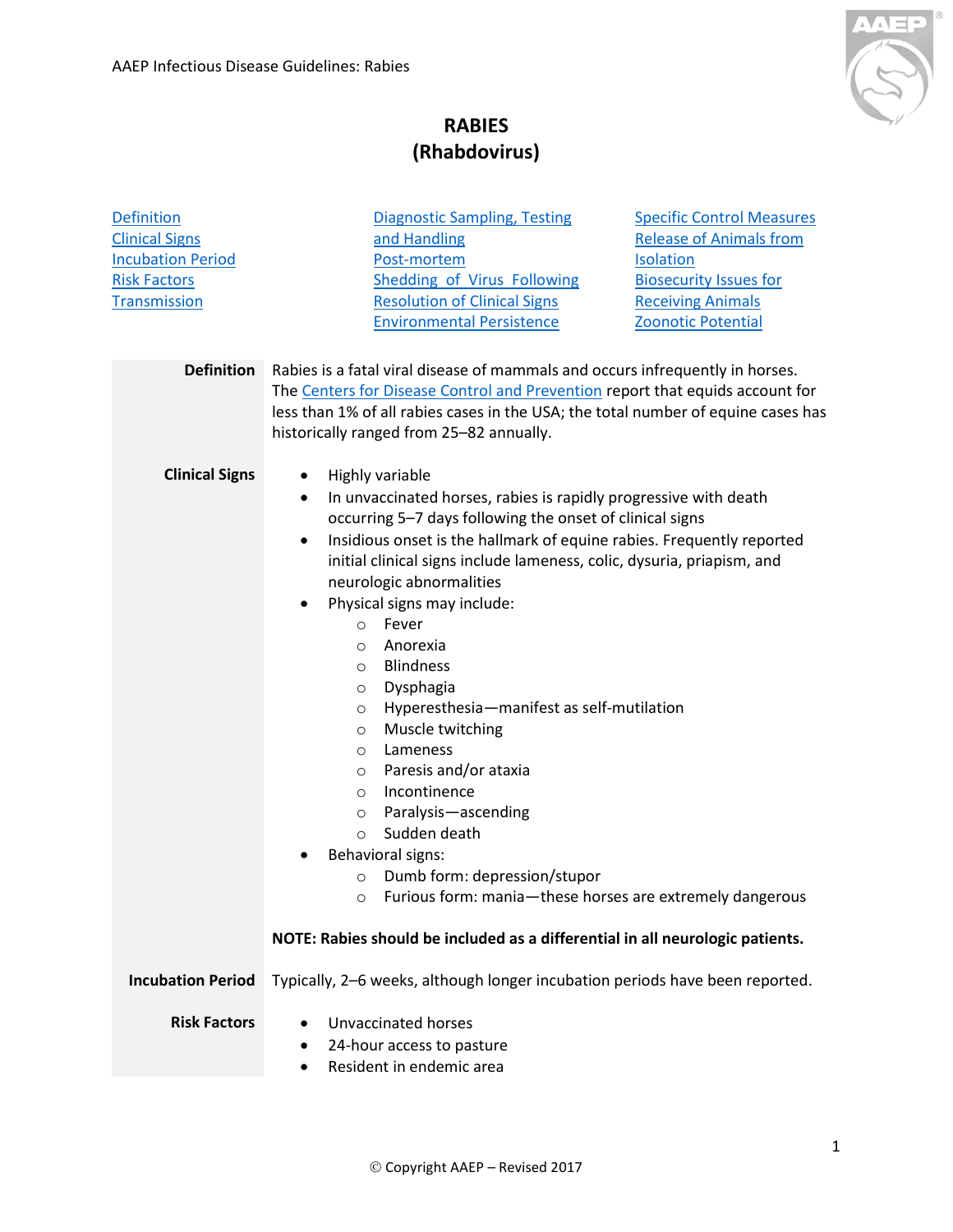

<span id="page-1-0"></span>**Transmission** Exposure occurs primarily through a bite wound from an infected animal.

Aerosolization of nerve or central nervous system (CNS) tissues during necropsy.

<span id="page-1-1"></span>**and Handling**

Diagnostic Correct sampling and testing is imperative for a definitive diagnosis in rabies. **Sampling, Testing**  *See figures 1 and 2 below for areas to test from the brain.*

See links for rabies testing recommendations:

- [Rabies Laboratory Specimen Policy and Practice for New York State](http://ahdc.vet.cornell.edu/docs/Rabies_NYS_Lab_Instructions.pdf)
- [Centers for Disease Control and Prevention](http://www.cdc.gov/rabies/specific_groups/veterinarians/testing.html)  Rabies Testing
- Contact information for state and rabies consultation available [here](http://www.cdc.gov/rabies/resources/contacts.html)

Saliva and other body tissues become virus positive by the time clinical signs are evident, but there remains no fully reliable ante-mortem diagnostic test for rabies.

Personnel involved in the necropsy of a rabies suspect case should be vaccinated against rabies and use appropriate barrier clothing for protection.



**Figure 1.** Lateral view of brain with cerebrum removed to show the extension of brain stem beneath the cerebellum. A rabies diagnosis should include an observation of the cut surface of a cross section of the brain stem (through the medulla, pons, or midbrain area) and the cerebellum (through each hemisphere and the vermis). For example, a cross section of the midbrain area would include all tissues necessary for rabies diagnosis[. Photo from the CDC.](https://www.cdc.gov/rabies/pdf/RabiesDFASPv2.pdf)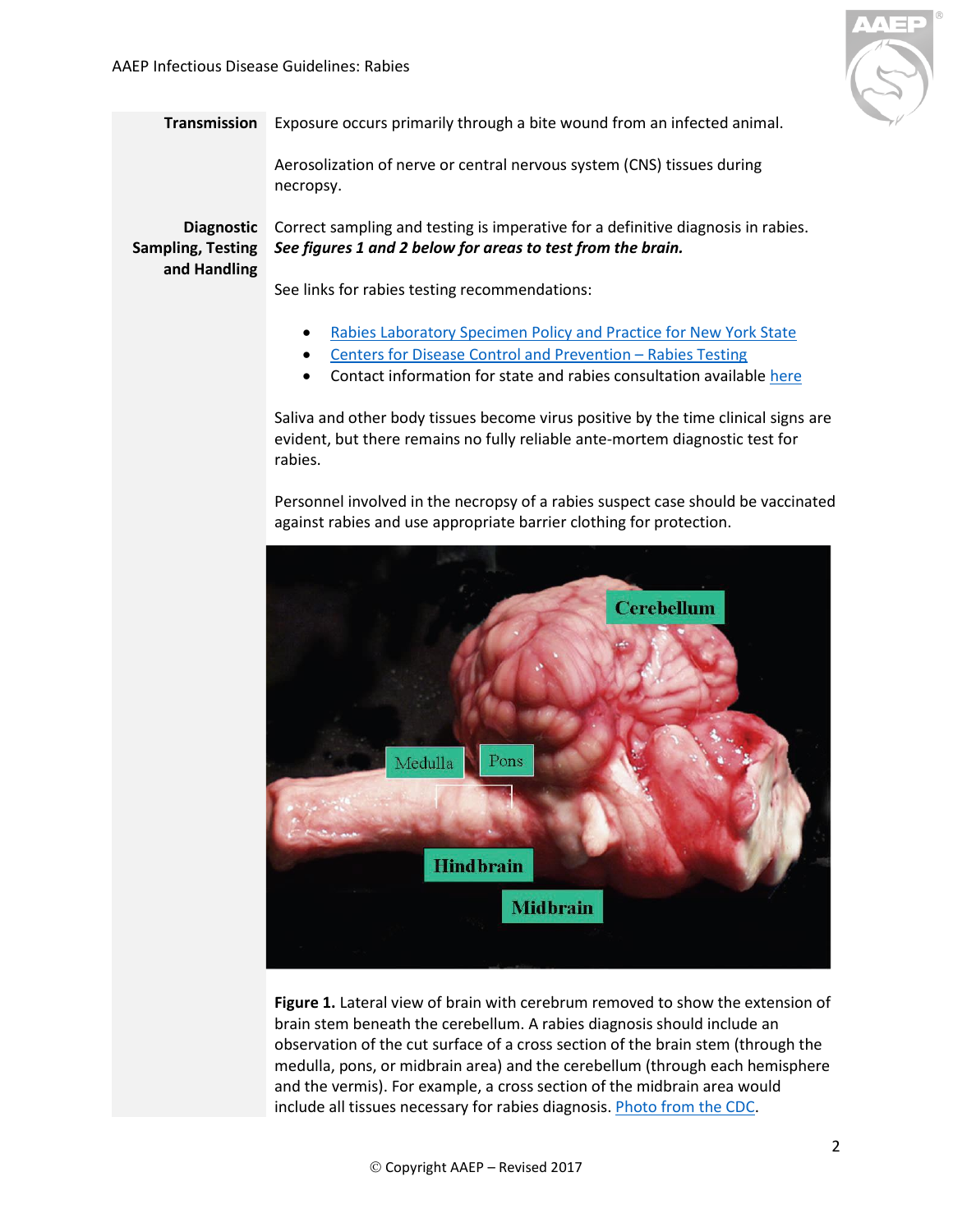



**Figure 2.** Surface of cut section through midbrain area showing convoluted gray matter and white foliar regions of the cerebellum, as well as the cerebellar connection to the pons and medulla. [Photo from CDC.](https://www.cdc.gov/rabies/pdf/RabiesDFASPv2.pdf) 

- Send cross section of brain stem (through the medulla, pons, or midbrain area) and cerebellum (through EACH hemisphere and the vermis).
- Many laboratories will not start ancillary testing until negative rabies results have been received. Contact the laboratory for specific policies and procedures.
- <span id="page-2-0"></span>**Post-mortem** Rabies does not present with gross lesions. Self-inflicted wounds may be found on the body.

## [Procedure to remove brain tissue \(Example from New York State\)](http://www.wadsworth.org/rabies/prof/livestk.htm)

NOTE: Practitioners performing necropsies in the field are encouraged to contact a veterinary diagnostic laboratory to which they plan to submit samples for further testing such as histopathology and pathogen identification in order to be certain they collect the appropriate samples and handle the samples in a manner that will optimize making a definitive diagnosis. For some situations such as neurologic cases, submission of the entire carcass to the diagnostic laboratory for post-mortem examination is recommended due to the time and labor required to perform a complete exam and collection of samples from the equine CNS.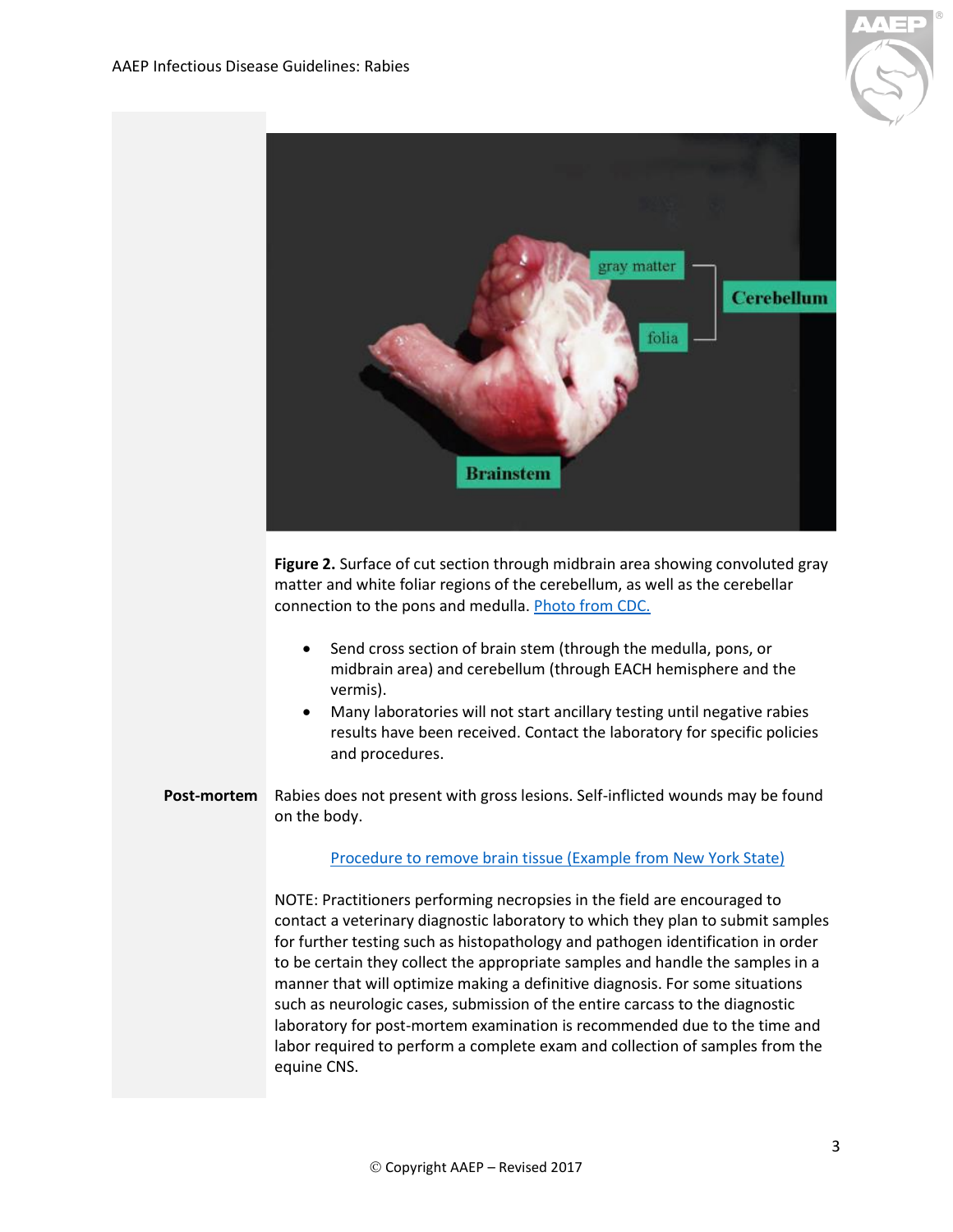

<span id="page-3-3"></span><span id="page-3-2"></span><span id="page-3-1"></span><span id="page-3-0"></span>

|                                                                                               | Do NOT freeze rabies brain tissue samples; ship refrigerated in leak<br>$\bullet$<br>proof container so appropriate sections of brain can be identified by<br>laboratory<br>It is appropriate to fix the remaining portion of the brain for eventual<br>$\bullet$<br>histological examination<br>Note: Some veterinary diagnostic laboratories will test for rabies on<br>$\bullet$<br>necropsy only when specifically requested to do so. Be sure to request<br>rabies testing when submitting the carcass of any neurologic case for<br>necropsy |
|-----------------------------------------------------------------------------------------------|----------------------------------------------------------------------------------------------------------------------------------------------------------------------------------------------------------------------------------------------------------------------------------------------------------------------------------------------------------------------------------------------------------------------------------------------------------------------------------------------------------------------------------------------------|
| <b>Shedding of Virus</b><br><b>Following</b><br><b>Resolution of</b><br><b>Clinical Signs</b> | N/A                                                                                                                                                                                                                                                                                                                                                                                                                                                                                                                                                |
| Environmental<br><b>Persistence</b>                                                           | Rabies virus is sensitive to drying, ultraviolet radiation, and detergent. Rabies is<br>inactivated and removed by standard decontamination practices which include<br>washing instruments and environment with common disinfectants including<br>quaternary ammonium compounds. Instruments should be sterilized by<br>autoclaving.                                                                                                                                                                                                               |
| <b>Specific Control</b><br><b>Measures</b>                                                    | Rabies-suspect cases<br>Minimize number of personnel in contact with suspect case<br>٠<br>When possible, limit personnel to those who have been vaccinated<br>$\bullet$<br>Gloves and protective eyewear must be worn by all in-contact<br>$\bullet$<br>personnel<br>Establish records of all individuals having handled the suspect horse<br>$\bullet$<br>beginning 48 hours prior to onset of clinical signs<br>Suspect horses should remain quarantined for 30 days<br>$\bullet$                                                                |
|                                                                                               | Prevention<br>Vaccination should be administered to horses annually after an initial series.<br>Previously vaccinated horses: Post-exposure prophylaxis should be performed<br>promptly once exposure is suspected and the animal observed for 3 to 6<br>months.                                                                                                                                                                                                                                                                                   |
|                                                                                               | Post-exposure vaccination of previously unvaccinated horses is of dubious<br>value.<br>Feeding and/or housing of wild animals (as pets) are discouraged.                                                                                                                                                                                                                                                                                                                                                                                           |
| <b>Release of Animals</b><br>from Isolation                                                   | Any horse exhibiting neurologic signs that has not been vaccinated against<br>rabies should be considered a rabies suspect. Such horses should be handled<br>using contact precautions, with records kept as described above. These<br>precautions should remain in place for 30 days or until an alternative diagnosis<br>for the neurological signs are confirmed.                                                                                                                                                                               |